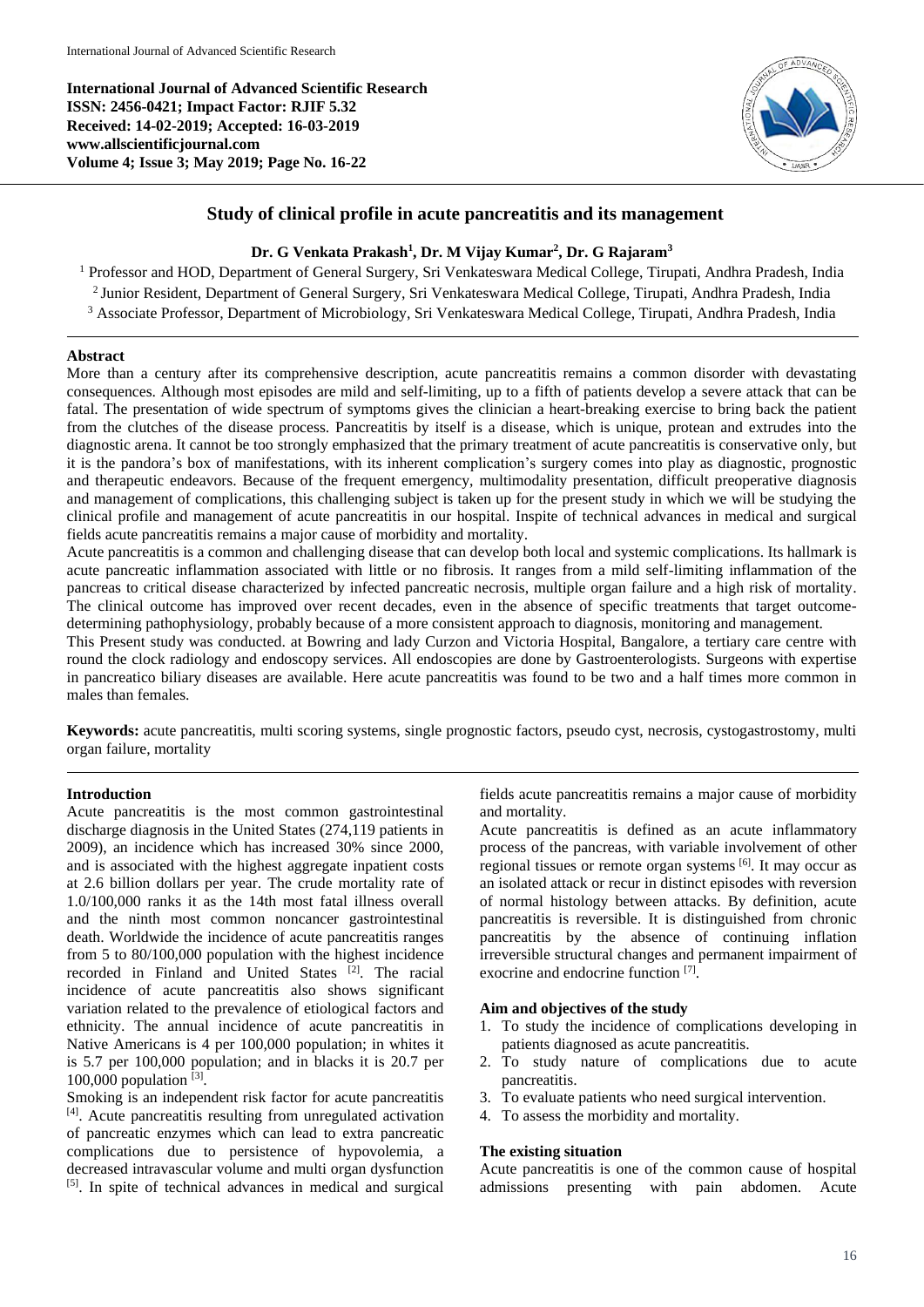pancreatitis is a condition that has a varied presentation, etiology, obscure pathogenesis and varied clinical outcome from mild self-limiting episode to severe life threatening multiorgan failure. The pathological spectrum varies from edematous pancreatitis which, is uncomplicated and selflimiting to necrotizing pancreatitis in which degree of pancreatic necrosis correlate the severity of attack and systemic complication which involve renal, lung, GIT, brain and may lead to multi system organ failure. Despite decades of research and clinical trials, treatment remains essentially supportive. Improved outcomes are clearly linked to advancements in supportive care. This study evaluates the prognosis of acute pancreatitis with conservative treatment, how much percentage of patients are ultimately required surgery on follow up, apart from the management of acute pancreatitis. This might help in evaluating what type of patients might need surgical intervention.

### **Review of literature**

The earliest description of pancreas dates back to 300 BC, given by Herophilus of Chalcedon. During 100AD Rufus of Ephesus thought that pancreas acts as a cushion for stomach and named it as "PANCREAS" meaning "all flesh" because the organ contains neither cartilage nor bone [8]. In 1642 Johann Wirsung described main pancreatic duct and in 1734 G B Santorini described accessory pancreatic duct which go by their names <sup>[9]</sup>. Operative intervention on pancreas, which was first attempted by Le Dentu in1862. In 1901 Eugene Opie, a pathologist at John Hopkins hospital in Baltimore, documented a gallstone impacted in ampulla of Vater during the postmortem examination of a patient, (operated on by Halsted) who had died of gallstone pancreatitis and there by described the pathogenic mechanism of gallstone pancreatitis  $[10]$ . The importance of pancreas and severity of its inflammatory disease were only recognized in 1925 when Berkeley George Andrew Moynihan (lord Moynihan of Leeds) Professor of clinical surgery, Leeds, England, descried Acute Pancreatitis [11]. In 1929 Elman. R, described the association between elevated Serum Amylase levels and Acute Pancreatitis. Watts in 1963 reported survival of a patient who was treated by total<br>pancreatectomy for acute pancreatitis  $[12]$ . The pancreatectomy for acute pancreatitis <sup>[12]</sup>. The prognostication of Acute Pancreatitis [13] was for first time in 1974 by John H C Ranson when he was at New York university medical centre, New York. He was born in Bangalore, India (1938). In 1978 from the department of surgery, Royal Infirmary, Glasgow, Clement W Imrie devised a grading system similar to Ranson's where only nine factors need to be assessed, this system is also well known as Glasgow scoring system. He further modified this system to include only eight factors, also called Modified Glasgow Scoring system [14]. William A Knavs, in year 1981 developed a system to quantify severity of illness in ICU patients called APACHE (Acute physical and clinical health evaluation) system. However, it did serve as a prototype for development of two subsequent systems APACHE I and APACHE II has been widely applied for grading pancreatitis.

In the field of imaging acute pancreatitis, Emil J Balthazar, professor of radiology, Bellevue medical centre, New York, gave the CT grading of acute pancreatitis [15]. There were various ill defined terminologies with regards to acute pancreatitis. This lead to the symposium at Atlanta where in an universally accepted clinically based classification

system for acute pancreatitis was developed in 1992, all the terminologies related to acute pancreatitis were clearly defined and a sound basis for future studies was established [16] .

# **Definition of pancreatitis**

Pancreatitis is an inflammation in the pancreas associated with injury to the exocrine and endocrine (at times) parenchyma, resulting in clinical manifestations ranging in severity from a mild, self-limited disease, to a life threatening acute inflammatory process, the duration of which can range from transient attack to a permanent loss of pancreatic function [17].

# **Classification of pancreatitis**

Acute pancreatitis is defined as an inflammatory process of the pancreas and possible peripancreatic tissue with multiorgan involvement including multiorgan dysfunction syndrome (MODS) causing an increased mortality rate  $[18]$ . In this, the gland can return to normal if the underlying cause of pancreatitis is removed.

Chronic pancreatitis is defined by the irreversible loss of exocrine pancreatic parenchyma. It is a syndrome involving progressive inflammatory changes in the pancreas that result in permanent structural damage, which leads to impairment of exocrine and endocrine function. Recurrent episodes of acute pancreatitis may lead to chronic pancreatitis overtime [19] .

## **Etiology**

Alcohol intake and biliary tract disease account for majority of cases (90%).

#### **Causes of acute pancreatitis**

The main causes of acute pancreatitis  $[20]$  are discussed below

## **Obstruction**

- **Cholidocholithiasis**
- Ampulla of pancreatic tumors
- Worms or foreign bodies obstructing the papilla
- Pancreas divisum with accessory duct obstruction
- Choledochal
- Periampullary duodenal diverticulum
- **■** Hypertensive sphincter of oddi

#### **Toxins or drugs**

- Toxins: alcohol, scorpion venom, organophosphorus, insecticides
- **Drugs:** Azathioprine, Mercaptopurine, valproic acid, estrogens, tetracycline, metronidazole, nitrofurantoin, furosemide, sulfonamides, methyldopa, cimetidine, ranitidine, sulindac, didanosine, acetaminophen, erythromycin, salicylates.

### **Trauma**

- Accidental- blunt trauma to the abdomen.
- Iatrogenic- operations around pancreas, ERCP, Endoscopic sphincterotomy

## **Metabolic abnormalities**

- **Hypertriglyceridemia**
- **Hypercalcemia**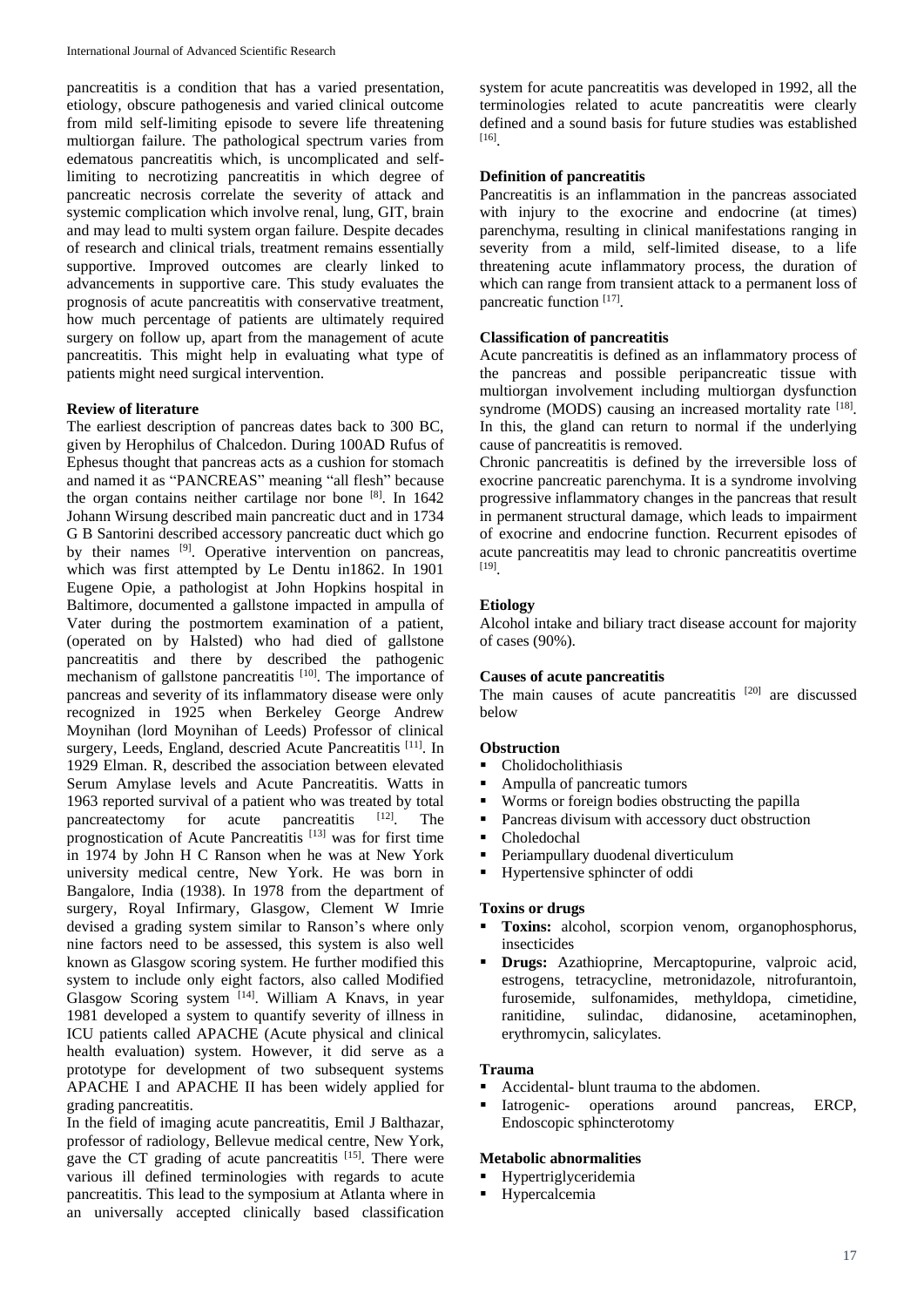## **Infection**

- **Parasitic**: Ascariasis, Clonorchiasis
- **Viral:** Mumps, rubella, Hepatitis A, B, non-A, non-B, Coxsackie virus B, Echo virus, Adeno virus, Cytomegalovirus, Varicella, Epstein- Barr virus, Human- immunodeficiency virus.
- Bacterial: Mycoplasma, Campylobacter jejuni, Mycobacterium tuberculosis, Mycobacterium avium complex, Legionella, Leptospirosis.

## **Vascular abnormalities**

- Ischemia- hypoperfusion (Post CABG), atherosclerotic emboli
- Vasculitis- systemic lupus erythematosus, Poly arteritis nodosa, Malignant hypertension

## **Miscellaneous conditions**

- Penetrating peptic ulcer
- Crohn's disease
- Reye's syndrome, Cystic fibrosis
- **■** Hypothermia

# **Pathology**

# **Morphology**

The basic alterations are:

- 1. Proteolytic destruction of pancreatic substance.
- 2. Necrosis of blood vessels with subsequent hemorrhage.
- 3. Necrosis of fat.
- 4. An accompanying inflammatory reaction. The extent and predominance of each of these features depend on the duration and severity of process.

In the very early stages, only interstitial edema is present. Soon after, focal and confluent area of frank necrosis of endocrine and exocrine tissue are found.

The peritoneal cavity contains a serous and slightly turbid fluid in which globules of oil can be identified. Foci of fat necrosis may be found in any of fat depots.

# **Histopathology**

Focal areas of fat necrosis occur in pancreatic and peripancreatic fat. Following enzyme destruction, adipocytes are transformed into shadowy outlines of cell membranes filled with pink, granular opaque precipitates amorphous basophilic calcium precipitates may be visible with in the necrotic focus. Neutrophilic infiltration and interstitial hemorrhage eventually ensure.

# **Pathophysiology of acute pancreatitis**

The central event in the pathogenesis of acute pancreatitis is the premature activation of trypsinogen in the pancreatic acinar cells. One of the most widely accepted theories to explain this is the colocalization hypothesis.

The Cathepsin B contained in the lysosome, activates the proenzyme trypsinogen intracellularly. This causes cellular autodigestion and local extrusion of acinar cell contents. This non- infective destruction of pancreatic parenchyma induces an inflammatory reaction.

# **Clinical presentation of acute pancreatitis**

An accurate history and thorough clinical examination will often raise clinical suspicion of acute pancreatitis.

# **Presentation**

Pain abdomen, Nausea, vomiting, Abdominal distention and iaundice.

# **On examination**

Presentation is usually as an anxious and apprehensive patient with fear of death.

Tachypnoea, Tachycardia, Elevated temperature

**Tenderness:** Epigastric and right hypochondriac tenderness is present, may present through out the abdomen.

**Abdominal distension:** Initially localized to the upper abdomen and later a generalized distension is seen with peripancreatic fluid collection, ascites and pseudocyst formation.

Severe pancreatitis associated with hemorrhage into the retroperitoneum may produce few distinctive signs in about 3% of patients with pancreatitis.

- 1. Grey turner's sign: Bluish discoloration in the left flank.
- 2. Cullen's sign: Bluish discoloration of periumbilical region.
- 3. Fox sign: Bluish discoloration below the inguinal ligament or at the base of thepenis.

# **Diagnostic work up**

The direct inspection of pancreas at laparotomy with microscopic examination of pancreatic tissue is only way to confirm the diagnosis of acute pancreatitis. In routine clinical practice clinical feature particularly pain abdomen, nausea/ vomiting and raised serum amylase and serum lipase are diagnostic cornerstone. Hyperamylasemia Can be seen in various other conditions like Biliary tract disease, intestinal diseases, salivary disorders, renal failure, macroamylasemia.

Urinary amylase levels remain elevated longer than serum levels. Furthermore, elevated serum amylase levels secondary to macroamylasemia may be detected by decreased urinary amylase levels. The ratio of amylase clearance to creatinine clearance (ACCR) varies from 2-4%. In patients of pancreatitis this ratio is increased and may exceed 10%. The ratio varies from 1-5%. A ratio more than 60% is consistent with the diagnosis of acute pancreatitis. This has low specificity <sup>[21]</sup>. because the amylase creatinine clearance ratio may be raised in diabetic ketoacidosis, burns renal insufficiency, perforated peptic ulcer, pancreatic carcinoma etc.

Serum lipase elevation is a more specific and sensitive indicator of acute pancreatitis than serum amylase because lipase circulating in the serum is mostly pancreatic origin  $[21]$ . Lipase is elevated for longer periods and hence useful in patients who present late. The simultaneous determination of amylase and lipase offers a sensitivity and specificity of 90 to 95% for detecting acute pancreatitis in patients presenting with acute abdominal pain.

Diagnostic paracentesis and analysis of peritoneal fluid for elevated amylase and lipase combined with serum elevations of the same has been strongly correlated with acute pancreatitis [22].

Hemoconcentration, leukocytosis, hyperglycemia, hypocalcemia, mild azotemia, hyperbilirubinemia, elevation of aminotransferases, alkaline phosphatase and gamma-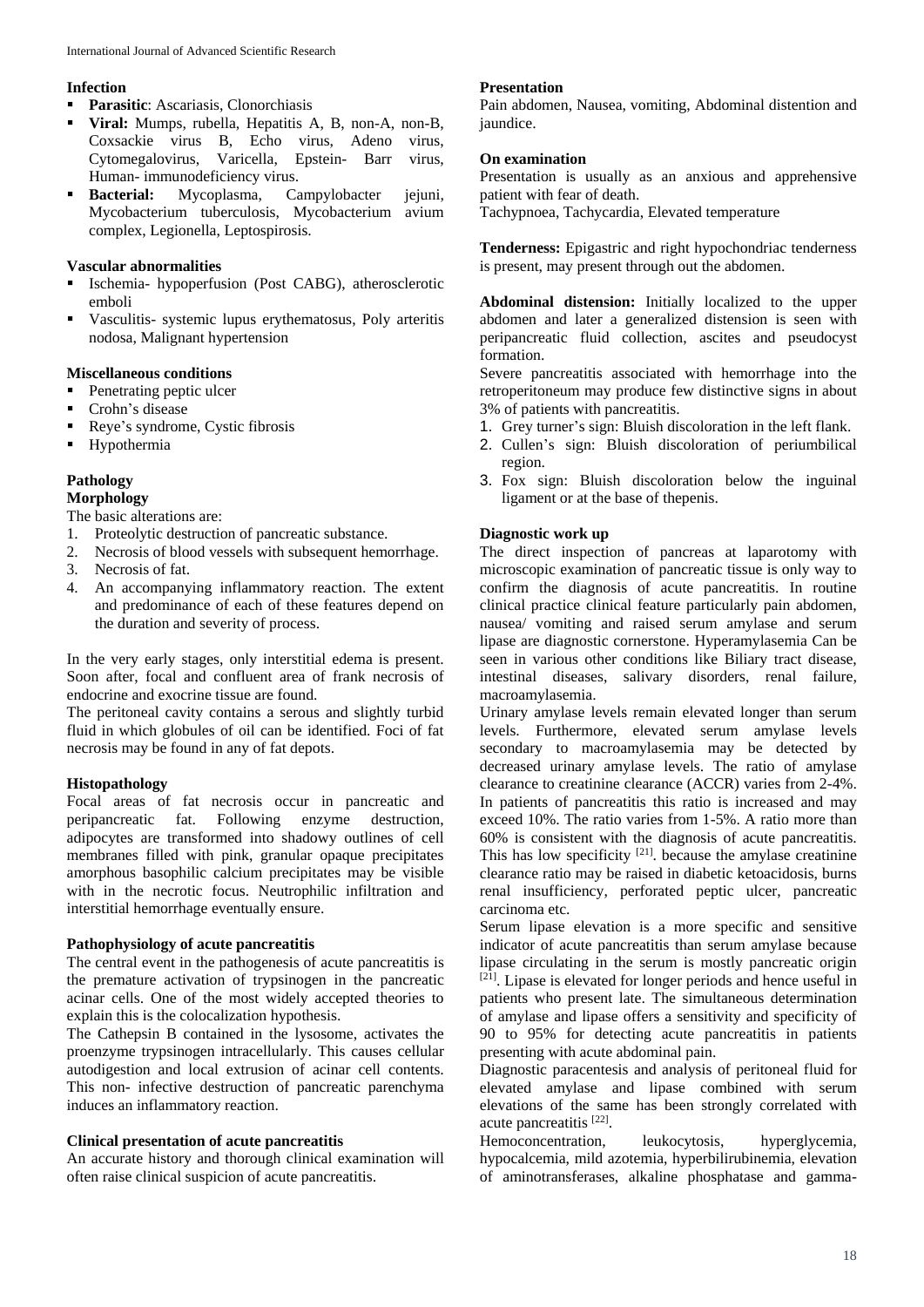glutamyl transferase, coagulation abnormalities marked by hypercoagulability, hypofibrinogenemia and DIC are the other hematological changes seen in acute pancreatitis.

## **Radiological procedures**

# ▪ **Plain radiograph of Abdomen**

Plain radiograph of Abdomen shown in figure-1 and figure-2 reveal paralytic ileus, sentinel loop (dilated proximal jejunal loop), colon cut- off sign (distension of the colon to the level of transverse colon with no gas in the splenic flexure), obliteration of psoas margins  $[23]$ . (due to retroperitoneal irritation and pancreatic calcifications). Plain radiograph also rules out potential abdominal emergencies like hollow viscous perforation.



**Fig 1:** Plain radiograph of **Fig 2:** Plain radiograph of erect Abdomen - chronic erect Abdomen - acute pancreatitis pancreatitis

A chest radiograph may show left pleural effusion, elevated left hemidiaphragm, basal atelectasis and also delineates other causes of pain abdomen like left lower lobe pneumonia or pneumoperitoneum. In multiorgan failure if lung is affected ARDS changes are seen on chest x ray.

## ▪ **Abdominal Ultrasonogram**

Abdominal Ultrasonographic evaluation of pancreas may show increased size and decreased echogenicity as well as possible fluid collections. It is the test of choice for diagnosis of gallstones, and sludge.

## Contrast enhanced computer tomography (CECT)

Contrast enhanced computer tomography (CECT) is the imaging modality of choice. It has three major roles in the evaluation of patients with known or suspected pancreatitis:

- 1. Confirm Diagnosis
- 2. Staging of severity of inflammatory process
- 3. Detection of complications particularly the identification and quantification of parenchymal and peripancreatic necrosis.

CECT has been shown to have a sensitivity of 87% and an overall detection rate of over 90% of pancreatic gland necrosis [24] .

## **Computed Tomography findings in Acute Pancreatitis**

Acute pancreatitis were observed through computed tomography  $^{[25]}$  as

## **Pancreatic changes**

Parenchymal enlargement- diffuse, focal; Parenchymal edema; Necrosis

## **Peripancreatic changes**

Blurring of fat planes; Thickening of fascial planes; Presence of fluid collection

## **Non- specific signs**

Pleural effusion; Bowel distension



**Fig 3:** Contrast Enhanced Computed Tomography (CECT)

# **Treatment of acute pancreatitis**

All cases of acute pancreatitis should be stratified into mild or severe during the first 48 hours using one of the scoring systems. Mild cases can be managed in the ward with noninvasive monitoring. Severe cases need intensive monitoring and resuscitation in ICU. Depending on local resources available and patient's condition consideration should be given to referring a patient to specialized centre

## **Medical treatment**

The initial management is mainly non operative and supportive. The goal of initial management is fluid replacement, electrolyte balance, pain management, nutritional support and prevention and treatment of local and systemic complications. The need for patients to avoid factors that may have caused pancreatitis such as alcohol or drugs is self-evident. Studies on the penetration of antibiotics into necrotic tissue found that pefloxacin, metronidazole and imipenem registered good diffusibility. Many other modalities of treatment which showed promising results in animal models and few human studies have been shown to have no benefit in clinical practice. These include Octreotide (Somatostatin analog) Lexipafant (Platelet activating factor inhibitor) and Gabexate mesilate (antiprotease).

# **Observations and Results**

A total number of 45 patients with 49 episodes were entered in the study. All had an admission diagnosis of acute pancreatitis. 5 patients were excluded from the final analysis; 3 patient did not satisfy the diagnostic criteria and 2 patients were diagnosed as chronic pancreatitis. 5 patients had recurrent episodes during the study period. Therefore 40 patients with 45 episodes of acute pancreatitis ( $n = 40$ ) were analyzed.

## **Sex and age distribution**

Figure-4 depicts that of the 40 patients 28 (70%) were males and 12 (30 %) females. Of these 15(56.41 %) males had a severe disease compared to 3 (25 %) females. The median age of the study group was 35 years (Range 14 - 80 yrs).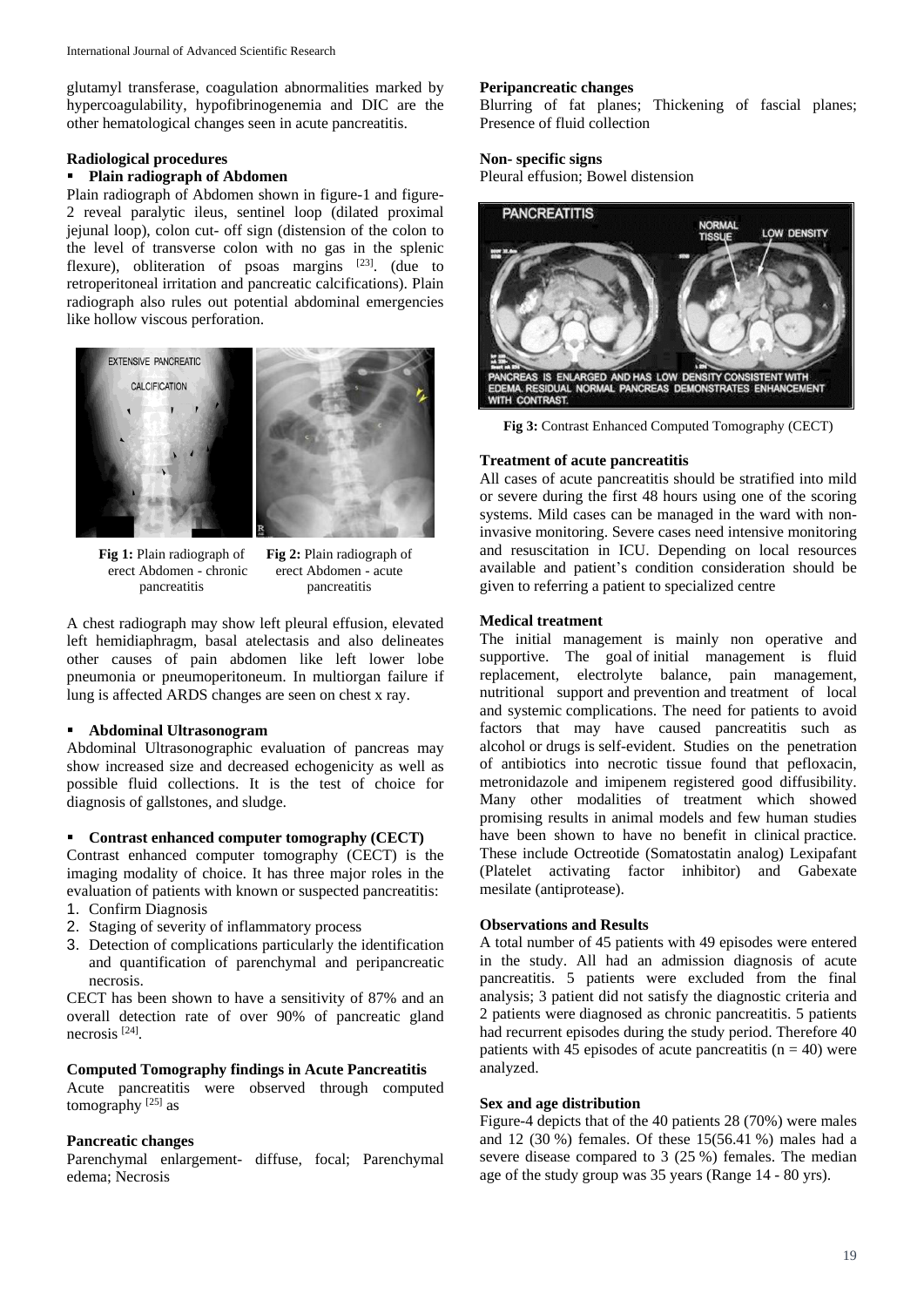

**Fig 4:** Median age distribution

## **Clinical features**

Most commonly observed was with pain in the abdomen 37 (92.73 %) and vomiting 24 (60 %). Other clinical features included distention of abdomen in 6 (15%) cases, fever in 8 (20%) cases and jaundice in 3 (7.5 %) cases.

## **Co - Morbidities**

13 patients had co-morbidities in the form of Diabetes (8), Hypertension (11), Ischemic heart disease (3), Rheumatic heart disease (1) and Hypothyroidism (1) Three of the seven diabetics had a severe disease.

#### **Etiology**

Table 1: Etiologies of acute pancreatitis at our centre

| <b>Etiology</b> | $N=40$       |
|-----------------|--------------|
| Gallstone       | 35.7 (15%)   |
| Alcohol         | 31 (13%)     |
| Idiopathic      | $16.7(11\%)$ |
| Miscellaneous   | $16.6(11\%)$ |

Table-1 shows that, 15 patients had biliary pancreatitis, with majority (10) of them having a mild disease. One patient of these had hereditary spherocytosis with pigment stones in the gallbladder and common bile duct.7 of the 11 alcoholic patients had a severe disease. Two of these patients died. 3 patients had pancreatitis due to blunt injury to the abdomen. There was disruption of the main pancreatic duct in 1 of them who presented early. One patient underwent pancreatic jejunostomy. Distal pancreatectomy was done in the second patient. The Third patient was referred with infected pancreatic necrosis three weeks after the accident. 1 patient had Hypertriglyceridemia and 1 was post ERCP. One was attributed to Hypercalcemia. No cause was found in 7 cases. (2 patients had undergone Laparoscopic suspected to be a neoplasm or focal edema of the pancreas. On follow up US G pancreas was found to be normal.

## **Diagnostic investigations**

Serum Amylase was done in patients. It was raised more than four times the upper limit of normal in 18 cases (Sensitivity 50.98 %). It was not done in 4 patients since they were referred with a diagnosis of acute pancreatitis. Serum Lipase was done in 25 cases and it supported the diagnosis in 20 cases (Sensitivity 77.42 %). It was done on an average third to fourth day after symptom onset.

Both Serum Amylase and Serum Lipase were done in 20 cases and both together picked up 16 cases (Sensitivity 80 %). X-rays of the abdomen were routinely done. Ultrasonography (USG) of the abdomen was done in 36 cases and it supported the diagnosis in 28 cases. Contrast Enhanced Computed Tomography (CECT) was done in 15 patients and it supported the diagnosis in all the cases in which it was done. In 5 cases the diagnosis was made only by C.T scan where Sr. Amylase, Sr. Lipase and USG did not support the diagnosis. One patient had undergone exploratory laparotomy for suspected duodenal ulcer perforation and was found to have inflamed and edematous pancreas. The abdomen was closed and he was referred for ICU care.



**Severity Stratification and Co-relation of Glasgow scores**

**Fig 5:** Severity stratification

At the time of discharge all cases were classified into mild or severe according to the Atlanta classification as shown in figure-5, 21 (52.5 %) patients had a mild disease while  $19$ (47.5% had a severe attack. During the first 48 hours, according to Glasgow criteria Only 6 cases out of 16 patients were predicted to have severe and 20 cases out of 24 patients were predicted to have mild disease. Therefore a total of 26 (65 %) cases were correctly predicted to have mild or severe disease

#### **Local complications**

16 (40 %) patients had only acute fluid collections detected by either USG or C.T. scan. All were treated conservatively. 8 (20 %) patients had acute necrosis confirmed on contrast enhanced C.T. scan. 4 (10 %) patients had infected pancreatic necrosis and 2 (5 %) cases had Pancreatic Abscess. All these patients underwent surgery.

#### **Other Complications**

15 patients had pleural effusion, mainly on the left side. None of them required aspiration. 8 patients had basal atelectasis. 2 patients had pancreatic fistulae; both closed spontaneously with conservative management for 4 to 6 weeks. 2 patients had wound dehiscence and 1 patient had deep vein thrombosis (DVT).

# **Organ Failure and Mortality**

6 patients had ARDS evident on the  $X$  – rays of chest and required mechanical ventilation. 5 patients had acute renal failure (ARF); 3 of which required haemodialysis. 1 patient had severe gastrointestinal (GI) bleed evident by large amount of melena. An emergency colonoscopy was done for this patient after which he developed a caecal perforation. 3 (7.5 %) patients died; 1 within 7 days and another after a long waning and waxing course of ICU stay. The third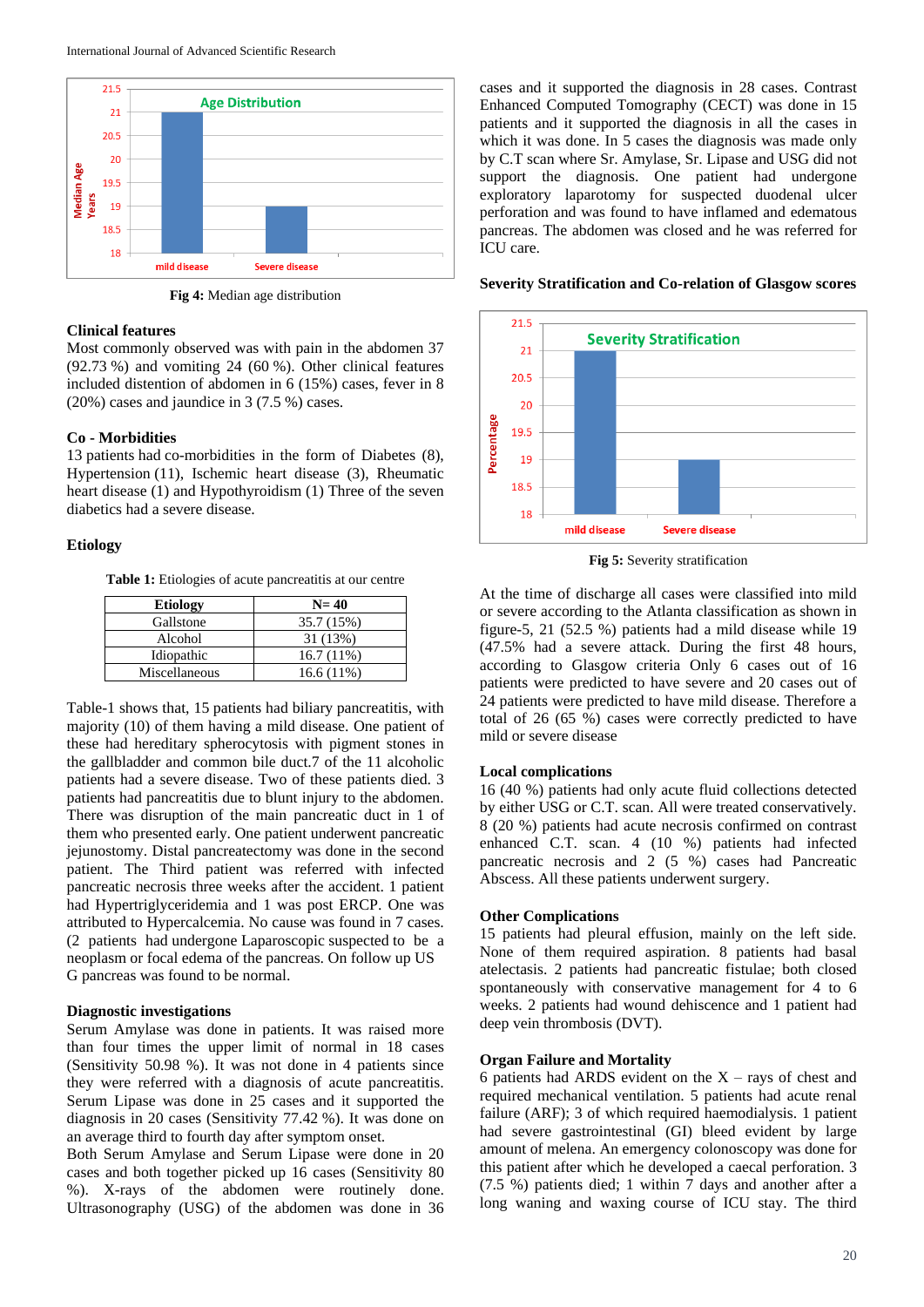patient had necrosectomy 4 times.

#### **Procedures**

9 patients 0f biliary Pancreatitis underwent cholecystectomy. 6 open Cholecystectomy with CBD exploration;3 laparoscopic cholecystectomy; 1 in the same admission (12 days after symptom onset) and others on follow up. One underwent laparoscopic converted open Cholecystectomy within a month when he was readmitted with features of obstructive jaundice. 4 patients with biliary pancreatitis had ERCP and sphincterotomy as there were limited facilities. 3 of them who had CBD stones were stented. 1 patient had a limited facilities. 3 of them who had CBD stones were stented. 1 patient had a traumatic disruption of the main pancreatic duct; an ERCP was done and stenting of the pancreatic duct attempted. Since it failed he underwent pancreatico – jejunostomy. 2 patients with traumatic disruption of pancreatic duct underwent pancreatico – jejunostomy. The third case of pancreatic trauma had distal pancreatectomy. 2 patients had necrosectomy on an average 3 weeks after symptom onset. 2 patients had pancreatic abscess drainage with closed cavity continuous lavage.

### **Nutritional support**

Nutritional support was given to 16 patients with severe acute pancreatitis. 12 patients had nasojejunal (NJ) feeding ranging from 6 to 55 days and 1 patient had jejunostomy feeds. 3 patients were given total parenteral nutrition (TPN) ranging from10 to 44 days.

#### **Hospital stay and ICU care**

The median hospital stay was 12 days (Range  $-3$  to 65 days). The median hospital stay in severe cases was 13.5 days while in mild cases was 10 days. 25 patients were managed in the ward while 12 required ICU care ranging from 2 to85 days.

#### **Conclusion**

The incidence of acute pancreatitis was found to be in a younger age group in our study. Serum Amylase and Lipase both were (80 % sensitivity) used for diagnosis where ever possible. Ideally all cases should be stratified during the first 48 hours according to one of the scoring systems. Scoring systems help to identify patients who are more likely to have a severe attack. Severe cases should be managed in well-equipped ICU, since they may require, massive fluid resuscitation, mechanical ventilation and haemodialysis. Support of specialist in radiology, endoscopy and intensive care unit are essential. Timely Intervention by endoscopist and surgeons are crucial to reduce morbidity and mortality. Further attacks should be prevented by early cholecystectomy and avoiding alcohol.

This prospective study conducted at Bowring and Lady Curzon Hospital and Victoria Hospital Bangalore, included 40 patients with acute pancreatitis, 28 males and 12 females  $(M : F \sim 2.44 : 1)$ . The peak incidence was in the fourth decade with, the median age of 35 years. The commonest etiology was gall stones disease, accounted for 35.7% of cases followed by alcohol (31%) and idiopathic (16.7 %). Pain and vomiting were the commonest presenting complaints. 3 patients had, jaundice. Serum Amylase and Serum Lipase together gave high sensitivity (80 %) for diagnosis. Computed Tomography was very sensitive, non-

invasive tool for diagnosis and imaging of complications. The enteral route was used for nutritional support in 13patients and total parenteral nutrition was given to 3 patients. The median hospital, stay was 12 days (Range 3 to 85 days) and 23 patients required ICU care (2 to 56 days). Out of 40 patients 53 % had a mild disease while 47 % had a severe attack. The overall mortality rate was 7% and mortality rate among severe cases was 28.33%

#### **References**

- 1. Petrov MS, Shanbhag S, Chakraborty M, Phillips AR, Windsor JA. Organ failure and infection of pancreatic necrosis as determinants of mortality in patients with acute pancreatitis. *Gastroenterology*. 2010; 139:813- 820.
- 2. Banks PA. Epidemiology, natural history, and predictors of disease outcome in acute and chronic pancreatitis. Gastrointestinal Endoscopy*.* 2002; 56(6):S226-S230.
- 3. Akhtar AJ, Shaheen M. Extrapancreatic manifestations of acute pancreatitis in African-American and Hispanic patients. *Pancreas*. 2004; 29(4):291-297.
- 4. Charles Brunicardi *et al*. Schwartz's Principles of Surgery, 2015 10<sup>th</sup> edition, 1351.
- 5. Lee KM, Paik CN, Chung WC, Yang JM. Association between acute pancreatitis and peptic ulcer disease. World J Gastroenterol. 2011; 17(8):1058-1062 Available from: URL: http://www. wjgnet.com/1007- 9327/full/v17/i8/1058.htm
- 6. DOI:http://dx.doi.org/10.3748/wjg.v17.i8.1058 www.ncbi.nlm.nih.gov/pmc/articles/PMC3057150/#\_ff n\_sectitle.
- 7. Klaus M, John B. Acute Pancreatitis. BMJ. 1998; 316:44-8.
- 8. David C. Sabiston. Text book of surgery: The biological basis of modern surgical practice.  $16<sup>th</sup>$  ed. Philadelphia: W.B. Saunders, 2001.
- 9. David C. Sabiston. Text book of surgery: The biological basis of modern surgical practice.  $17<sup>th</sup>$  ed. Philadelphia: W.B. Saunders, 2004.
- 10. Eugene Opie, Pathologist at john Hopkins-hospital, Baltimore, 1901.
- 11. Berkely George Andrew Moynihan Professor of clinical surgery, Leeds, England, 1925.
- 12. Elman R, Association between elevated serum amylase levels and acute pancreatitis, 1929.
- 13. Ranson JHC; Acute pancreatitis, Maingot's Abdominal Operations, 10<sup>th</sup> edition Vol II Appleton and Lange, 1997.
- 14. Glasgow, Clement W Imrie, department of surgery, modified Glasgow scoring system, 1978.
- 15. Balthazar E, Ranson J, Naidich D, Megibow A, Caccavale R. Acute Pancreatitis: prognostic value of CT. *Radiology.* 1985; 156:767-72.
- 16. Bradley EL III A clinically based classification system for acute pancreatitis. Arch Surg 1993; 128:586-90.
- 17. Harada MH, Kunichika. Clinical course and prognosis of chronic pancreatitis, Pancreas. 1987; 2:378-85.
- 18. Al Mofleh IA. Severe acute pancreatitis: Pathogenesis aspects and prognostic factors. World J Gastroenterol: WJG. 2008; 14(5):675.
- 19. Apte MV *et al*. Chronic pancreatitis: complications and management. J Clin Gastroenterol. 1999; 29(3):225-40.
- 20. Steinberg W, Tenner S Acute Pancreatitis. N Engl J